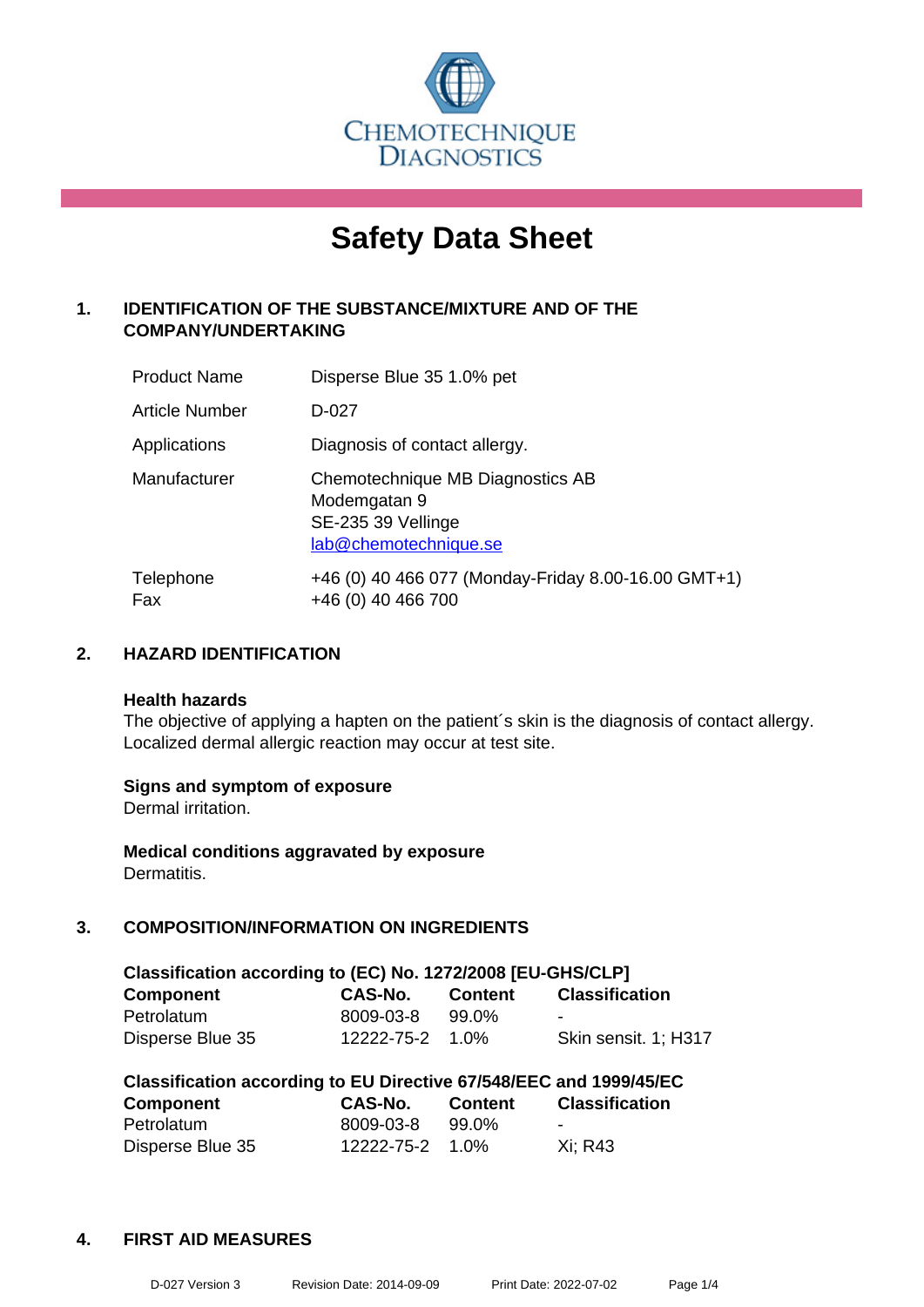#### **Emergency and first aid procedures**

Obtain medical attention.

# **5. FIRE-FIGHTING MEASURES\***

#### **Suitable extinguish media**

CO2, powder or water spray. Fight larger fires with water spray or alcohol resistant foam.

#### **For safety reasons unsuitable extinguishing agents** Water with full jet.

**Special protective equipment for fire-fighters** Wear self-contained respiratory protective device. Wear fully protective suit.

\*Data is shown for petrolatum only

#### **6. ACCIDENTAL RELEASES MEASURES**

**Steps to be taken if material is released or spilled** Contain and place in a closed container.

#### **7. HANDLING AND STORAGE**

**Precautions to be taken in handling and storage** Store dark at 5-8°C. Avoid extended exposure to light. FOR EXTERNAL USE ONLY.

#### **8. EXPOSURE CONTROLS/PERSONAL PROTECTION**

**Respiratory protection** Not required.

**Ventilation** Local exhaust.

**Protective gloves**

Disposal gloves.

#### **Eye protection**

Not required with normal use.

#### **Work/Hygienic practices**

Wash hands after each use.

#### **9. PHYSICAL AND CHEMICAL PROPERTIES**

Appearance Dark Blue Semi-solid Odour **Odourless** 

Melting point\* 50-55° C Flash point\* >100°C Self ignition\* Product does not self ignite.

Boiling point\* No data available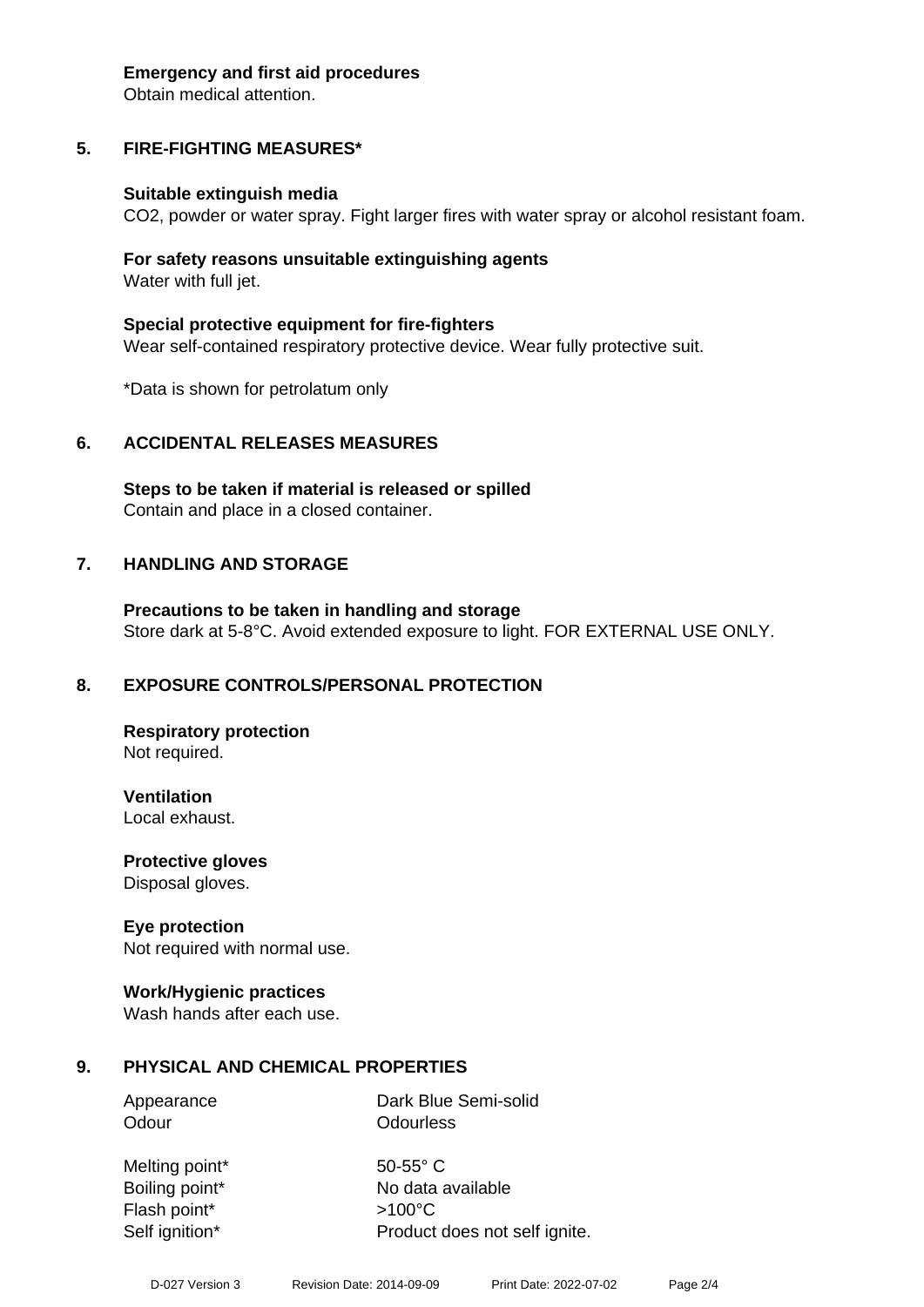Density\* No data available. Solubility in/Miscibility with Water\*

Danger of explosion\* Product does not present an explosion hazard. Insoluble

\*Data is shown for petrolatum only

#### **10. STABILITY AND REACTIVITY**

#### **Incompability**

May react with strong oxidizing agents.

#### **Stability**

Stable at recommended storage conditions.

#### **Hazardous byproducts**

Combustion may generate CO, CO2 and other oxides.

# **Hazardous polymerization**

Will not occur.

# **11. TOXICOLOGICAL INFORMATION**

No data available.

# **12. ECOLOGICAL INFORMATION**

No data available.

#### **13. DISPOSAL CONSIDERATIONS**

**Waste disposal method** Comply with federal, state/provincial and local regulation.

#### **14. TRANSPORT INFORMATION**

Not dangerous goods.

#### **15. REGULATORY INFORMATION**

The classification is according to the latest editions of the EU lists, and extended by company and literature data.

#### **16. OTHER INFORMATION**

#### **Text of H-statements and R-phrases mentioned in Section 3**

| Skin sensit. 1 | Skin sensitization (Category 1)          |
|----------------|------------------------------------------|
| H317           | May cause an allergic skin reaction.     |
| Xi             | Irritant                                 |
| R43            | May cause sensitization by skin contact. |
|                |                                          |